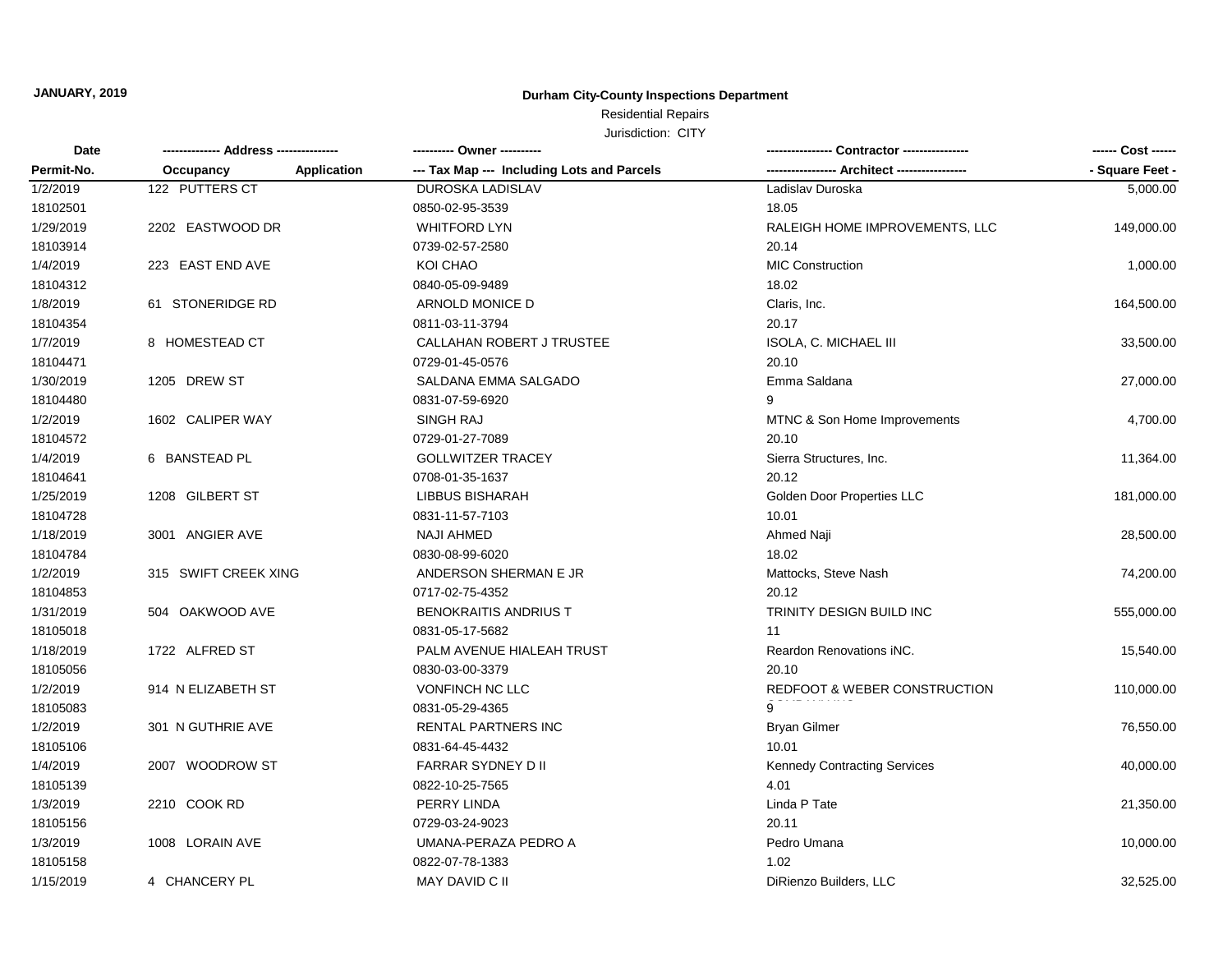### **Durham City-County Inspections Department**

## Residential Repairs

| <b>Date</b> | ------------- Address -------------- |                    | ---------- Owner ----------                |                                              | ------ Cost ------ |
|-------------|--------------------------------------|--------------------|--------------------------------------------|----------------------------------------------|--------------------|
| Permit-No.  | Occupancy                            | <b>Application</b> | --- Tax Map --- Including Lots and Parcels |                                              | - Square Feet -    |
| 18105164    |                                      |                    | 0719-01-29-1774                            | 20.08                                        |                    |
| 1/16/2019   | 208 MONMOUTH AVE                     |                    | <b>GOLDMAN BAILEY</b>                      | Jeff Goldman                                 | 4,000.00           |
| 18105174    |                                      |                    | 0832-17-01-5441                            | $\overline{2}$                               |                    |
| 1/16/2019   | 718 DULUTH ST                        |                    | ROBERTS HENRY ARNOLD JR                    | CQC Home - Custom Quality Carpentry LLC, T/A | 73,116.00          |
| 18105185    |                                      |                    | 0803-04-93-7856                            | 17.07                                        |                    |
| 1/9/2019    | 6 BOBCAT CT                          |                    | <b>GANDHI VANDAN</b>                       | FS, LLC                                      | 4,800.00           |
| 18105205    |                                      |                    | 0717-02-69-6600                            | 20.12                                        |                    |
| 1/3/2019    | 120 W TRINITY AVE                    |                    | <b>WEBER STEPHANIE L</b>                   | PARKER, DAVID R.                             | 70,297.00          |
| 18105213    |                                      |                    | 0832-17-01-8061                            | $\overline{2}$                               |                    |
| 1/4/2019    | 4214 BRYNWOOD AVE                    |                    | <b>STEELE MICHAEL</b>                      | Woods Builders, LLC, Charles                 | 28,500.00          |
| 18105271    |                                      |                    | 0729-01-07-7661                            | 20.11                                        |                    |
| 1/4/2019    | 16 INNISFREE DR                      |                    | <b>MOORE WILLIAM R</b>                     | Woods Builders, LLC, Charles                 | 48,120.00          |
| 18105272    |                                      |                    | 0810-17-00-1911                            | 20.16                                        |                    |
| 1/7/2019    | 803 LEON ST                          |                    | <b>EBERT CHARLES EDWARD</b>                | FS, LLC                                      | 3,800.00           |
| 18105285    |                                      |                    | 0822-08-88-2191                            | 1.02                                         |                    |
| 1/11/2019   | 707 SPRINGDALE DR                    |                    | MURPHY PHYLLIS Y                           | Calla Construction LLC                       | 29,000.00          |
| 18105297    |                                      |                    | 0820-14-33-9516                            | 20.09                                        |                    |
| 1/24/2019   | 217 PINEVIEW RD                      |                    | <b>HANSELL HARRIET</b>                     | <b>GATEWAY BUILDING COMPANY</b>              | 614,636.00         |
| 18105317    |                                      |                    | 0820-05-08-7969                            | 6                                            |                    |
| 1/31/2019   | 129 FLEMING DR                       |                    | <b>ROBINSON DANIEL RAY</b>                 | DANIEL ROBINSON                              | 25,000.00          |
| 18105334    |                                      |                    | 0803-02-96-7344                            | 17.07                                        |                    |
| 1/8/2019    | 614 GATTIS ST                        |                    | GATTIS 614 LLC                             | <b>Thomas Hunt</b>                           | 7,500.00           |
| 18105341    |                                      |                    | 0821-06-47-3826                            | 5                                            |                    |
| 1/15/2019   | 2809 HERRING BLVD                    |                    | SENTER JOSEPH K                            | PROGREEN HOME, LLC.                          | 99,391.00          |
| 18105343    |                                      |                    | 0822-08-98-7669                            | 1.02                                         |                    |
| 1/22/2019   | 3916 CHIPPENHAM RD                   |                    | <b>WARNER JAMES R</b>                      | OLDENBURG BUILDERS, INC.                     | 95,579.00          |
| 18105345    |                                      |                    | 0719-01-08-2316                            | 20.08                                        |                    |
| 1/16/2019   | 1309 MARYLAND AVE                    |                    | MOORE JACKSON O                            | <b>GATEWAY BUILDING COMPANY</b>              | 475,358.00         |
| 18105348    |                                      |                    | 0822-10-25-9914                            | 4.01                                         |                    |
| 1/7/2019    | 943 CLARION DR                       |                    | <b>RIGSBEE BRYAN W</b>                     | Rising Sun Pools, Incorporated               | 53,192.00          |
| 18105352    |                                      |                    | 0803-02-85-6796                            | 17.07                                        |                    |
| 1/30/2019   | 2115 WOODROW ST                      |                    | CORDONES GREGORY CARL                      | Lee Patterson                                | 47,000.00          |
| 18105368    |                                      |                    | 0822-09-15-6621                            | 4.01                                         |                    |
| 1/4/2019    | 2508 SEVIER ST                       |                    | THOMAS JARED MICHAEL                       | Jared Thomas                                 | 5,750.00           |
| 18105378    |                                      |                    | 0811-15-53-9348                            | 6                                            |                    |
| 1/22/2019   | 709 AINSLEY CT                       |                    | ROBERTS FRANCIS LEROY JR                   | Sierra Structures, Inc.                      | 21,066.00          |
| 18105380    |                                      |                    | 0728-03-10-5882                            | 20.12                                        |                    |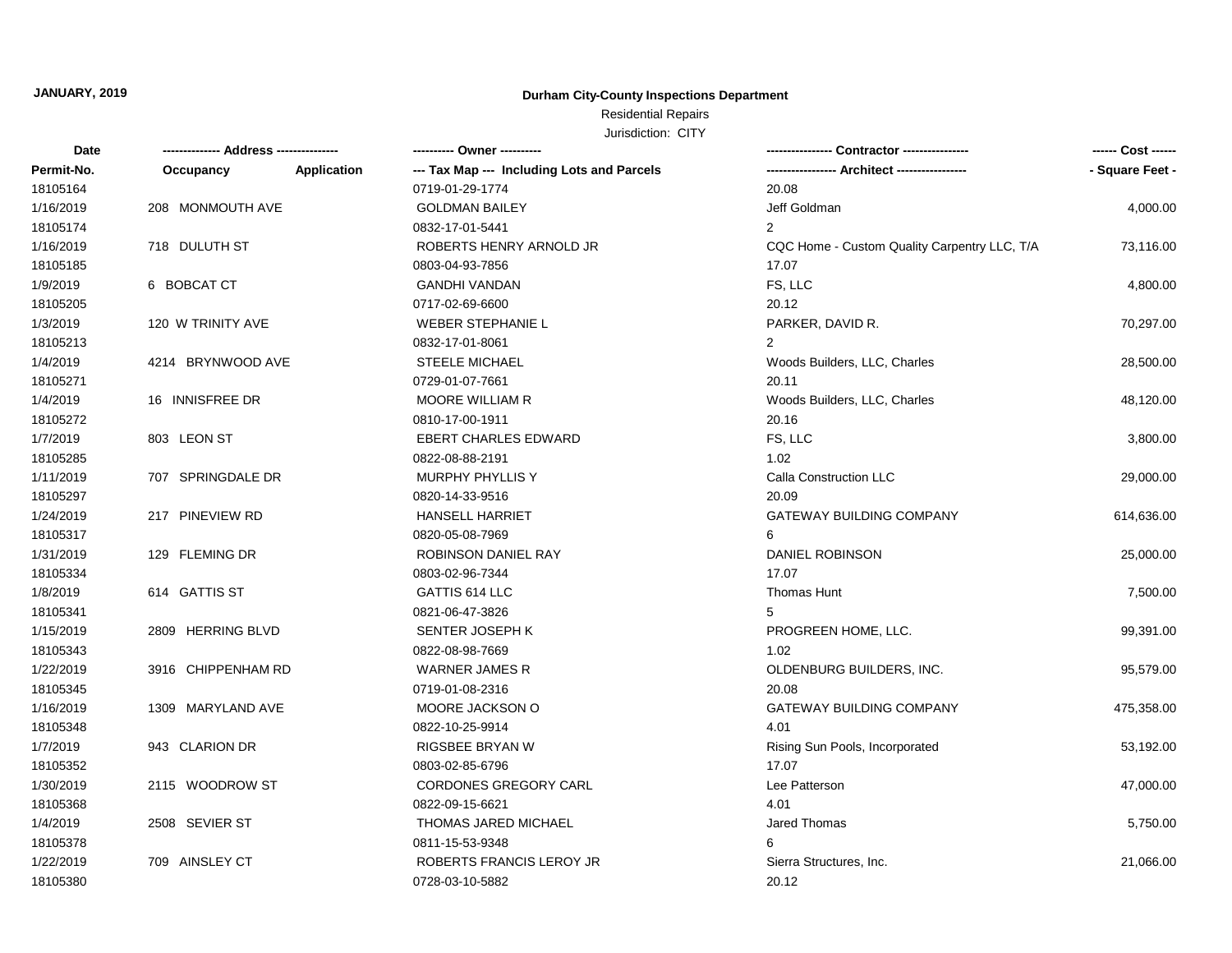### **Durham City-County Inspections Department**

### Residential Repairs

| Date       |                          | ---------- Owner ----------                |                                         | ------ Cost ------ |
|------------|--------------------------|--------------------------------------------|-----------------------------------------|--------------------|
| Permit-No. | Application<br>Occupancy | --- Tax Map --- Including Lots and Parcels |                                         | - Square Feet -    |
| 1/7/2019   | 1429 PENNSYLVANIA AVE    | <b>RUSCONI CHRISTOPHER P</b>               | PARKER, DAVID R.                        | 300,000.00         |
| 18105384   |                          | 0822-10-37-5370                            | 4.01                                    |                    |
| 1/17/2019  | 2 ALDERSGATE CT          | UNITED METHODIST RETIREMENT HO             | BERCON BUILDING COMPANY                 | 20,191.00          |
| 18105399   |                          | 0813-12-75-6146                            | 17.07                                   |                    |
| 1/16/2019  | 4129 OLD RD              | ADKIN CLARE E JR                           | <b>KEVIN L. MATHIAS</b>                 | 5,380.00           |
| 18105404   |                          | 0814-04-93-4139                            | 17.07                                   |                    |
| 1/4/2019   | 2605 GLENDALE AVE        | MAEDAY INVESTMENTS LLC                     | Pugh Enterprises, LLC, C B              | 90,000.00          |
| 18105406   |                          | 0822-08-87-6875                            | 1.02                                    |                    |
| 1/31/2019  | 9 TOTTENHAM LN           | STRONG JOHN MOORE                          | PREMIER PAINTING & HOME IMPROVEMENT     | 9,000.00           |
| 18105407   |                          | 0708-03-24-8690                            | 20.12                                   |                    |
| 1/15/2019  | 2514 TRYON RD            | <b>DIPPY ALAN F</b>                        | NORTH CAROLINA EXTERIORS LLC            | 11,000.00          |
| 18105409   |                          | 0811-13-03-8712                            | 20.17                                   |                    |
| 1/7/2019   | 22 MEADOWBROOK AVE       | <b>BOSWELL MALORY E</b>                    | JES TARHEEL, LLC                        | 5,704.00           |
| 19100001   |                          | 0813-01-05-9673                            | 17.07                                   |                    |
| 1/17/2019  | 401 MORREENE RD          | <b>BLALOCK ANNIE CORDELIA</b>              | CIMARRON CAPITAL, INC.                  | 1,000.00           |
| 19100005   |                          | 0812-10-25-6722                            | 17.06                                   |                    |
| 1/8/2019   | 1023 CORNELL ST          | INNOVATIVE PROPERTY GROUP LLC              | Innovative Property Group               | 28,500.00          |
| 19100011   |                          | 0821-10-45-0471                            | 5                                       |                    |
| 1/4/2019   | 4126 WESTFIELD DR        | <b>GRIFFIN RICHARD WADE</b>                | Cornerstone Foundation Repair           | 14,200.00          |
| 19100013   |                          | 0812-01-05-1878                            | 17.06                                   |                    |
| 1/30/2019  | 100 DARBY CREEK LN       | BRIER CREEK INVESTORS JV LLC               | 1st Choice Construction Management, LLC | 19,743.00          |
| 19100015   |                          | 0758-02-59-8065                            | 20.14                                   |                    |
| 1/16/2019  | 316 E TRINITY AVE        | <b>KIRSCHMANN GEORGE</b>                   | MACE CONSTRUCTION COMPANY               | 132,311.00         |
| 19100030   |                          | 0832-17-20-4752                            | $\overline{2}$                          |                    |
| 1/11/2019  | 1019 ROSEDALE AVE        | IQ REAL ESTATE INVESTING LLC               | Nathan Schenkman                        | 44,000.00          |
| 19100032   |                          | 0821-10-35-2456                            | 5                                       |                    |
| 1/11/2019  | 1215 ANDERSON ST         | <b>COPELAND CHANEL</b>                     | CHAPEL HILL CONSTRUCTION                | 24,275.00          |
| 19100062   |                          | 0811-16-94-9105                            | 6                                       |                    |
| 1/18/2019  | 3130 CORNWALL RD         | <b>WOODY FRANK S III</b>                   | HALLYBURTON, ROBERT S.                  | 555,000.00         |
| 19100070   |                          | 0810-18-40-5212                            | 20.08                                   |                    |
| 1/16/2019  | 105 HAY SEDGE CT         | ROGGLI VICTOR LOUIS                        | SUPERIOR REMODELING, LLC.               | 24,000.00          |
| 19100071   |                          | 0813-03-21-8925                            | 17.07                                   |                    |
| 1/11/2019  | 109 E EDGEWOOD DR        | <b>OLSON TANYA</b>                         | FS, LLC                                 | 3,400.00           |
| 19100073   |                          | 0832-05-19-9118                            | 1.01                                    |                    |
| 1/11/2019  | 2923 ANGIER AVE          | PICKETT JAMES W TRUSTEE                    | Providence Development Comapany Inc     | 1,000.00           |
| 19100085   |                          | 0830-08-99-3245                            | 18.02                                   |                    |
| 1/30/2019  | 414 CECIL ST             | FRENCH ANNIE DUNNIGAN                      | MARLOWE, DOUGLAS W.                     | 15,300.00          |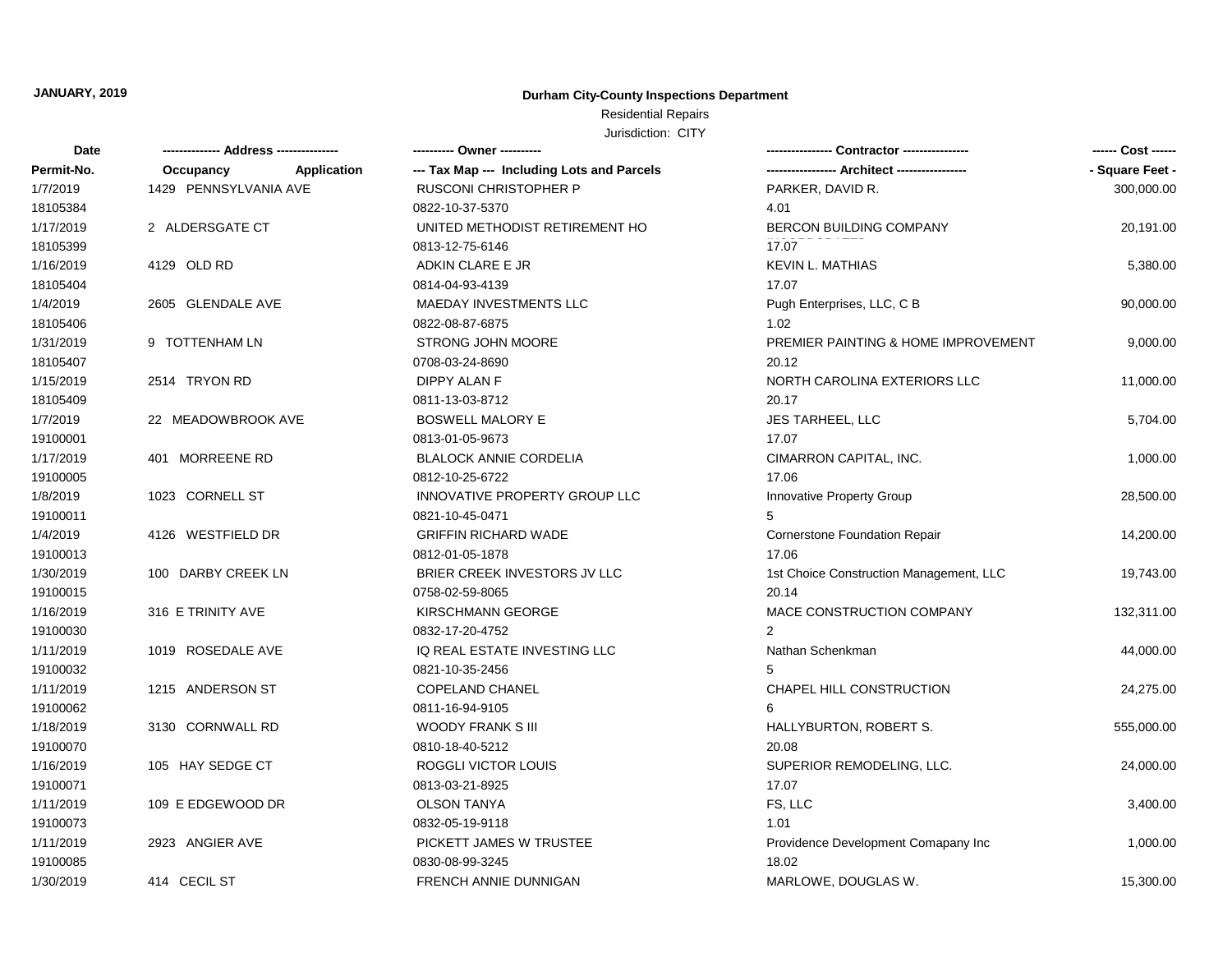### **Durham City-County Inspections Department**

## Residential Repairs

| Date       |                         |                    | ---------- Owner ----------                |                                              | ------ Cost ------ |
|------------|-------------------------|--------------------|--------------------------------------------|----------------------------------------------|--------------------|
| Permit-No. | Occupancy               | <b>Application</b> | --- Tax Map --- Including Lots and Parcels |                                              | - Square Feet -    |
| 19100088   |                         |                    | 0820-88-92-3263                            | 13.03                                        |                    |
| 1/11/2019  | 2307 ALABAMA AVE        |                    | <b>GUDAC ALEX CAMERON</b>                  | Perry Design and Build, Inc., Eric S.        | 114,425.00         |
| 19100089   |                         |                    | 0822-05-08-0722                            | 4.01                                         |                    |
| 1/15/2019  | 2122 ENGLEWOOD AVE      |                    | <b>MCPHAUL KAREN E</b>                     | <b>Advanced Structural Repair</b>            | 20,869.00          |
| 19100090   |                         |                    | 0822-13-14-4757                            | 4.01                                         |                    |
| 1/15/2019  | 2948 FRIENDSHIP RD      |                    | <b>LERNER FRANCINE</b>                     | <b>Advanced Structural Repair</b>            | 15,125.00          |
| 19100091   |                         |                    | 0801-04-92-6658                            | 20.17                                        |                    |
| 1/15/2019  | 3301 LASSITER ST        |                    | PAPARELLA PAUL D                           | <b>Advanced Structural Repair</b>            | 5,825.00           |
| 19100092   |                         |                    | 0810-75-47-9921                            | 20.15                                        |                    |
| 1/23/2019  | 2431 BONNIE BRAE RD     |                    | KIEV JENNIFER S                            | CQC Home - Custom Quality Carpentry LLC, T/A | 100,000.00         |
| 19100095   |                         |                    | 0759-03-14-1259                            | 18.05                                        |                    |
| 1/11/2019  | 2112 STUART DR          |                    | LOWE HEATHER S                             | CQC Home - Custom Quality Carpentry LLC, T/A | 55,397.00          |
| 19100096   |                         |                    | 0820-06-49-2661                            | $\overline{7}$                               |                    |
| 1/31/2019  | 1500 IMPERIAL DR        |                    | NOVAK PAUL J                               | Pinam Construction, Inc.                     | 11,695.00          |
| 19100098   |                         |                    | 0825-03-00-7751                            | 16.03                                        |                    |
| 1/15/2019  | 1405 N GREGSON ST       |                    | MCCABE MATTHEW EDWARD                      | VALUE BUILDING SERVICES, INC.                | 51,100.00          |
| 19100100   |                         |                    | 0822-15-74-0510                            | 3.02                                         |                    |
| 1/30/2019  | 915 S PLUM ST           |                    | CALDWELL TATE THEO EST                     | Duque and Paris Corporation                  | 16,000.00          |
| 19100105   |                         |                    | 0830-06-39-6042                            | 14                                           |                    |
| 1/15/2019  | 5004 ROLLING MEADOWS DR |                    | <b>BARNES IVA S</b>                        | FS, LLC                                      | 5,750.00           |
| 19100109   |                         |                    | 0759-03-13-9304                            | 18.05                                        |                    |
| 1/18/2019  | 4 ARBORFIELD LN         |                    | SNYDER CATHERINE HESTER                    | Sierra Structures, Inc.                      | 19,990.00          |
| 19100127   |                         |                    | 0729-03-34-8629                            | 20.10                                        |                    |
| 1/18/2019  | 318 WAKE PL             |                    | LORENZO HOMES LLC                          | DERRICK D MCCOY                              | 22,700.00          |
| 19100128   |                         |                    | 0831-05-29-2292                            | 9                                            |                    |
| 1/15/2019  | 112 LARKSPUR CIR        |                    | <b>GOOLSBY ELAINE L</b>                    | Home By Design, LLC                          | 84,000.00          |
| 19100136   |                         |                    | 0727-02-78-0139                            | 20.13                                        |                    |
| 1/15/2019  | 1008 DELRAY ST          |                    | SCARBOROUGH MELODIE R                      | FS, LLC                                      | 11,700.00          |
| 19100138   |                         |                    | 0830-03-02-0040                            | 20.09                                        |                    |
| 1/15/2019  | 122 MONTICELLO AVE      |                    | <b>CAMPBELL LARRY</b>                      | FS, LLC                                      | 20,600.00          |
| 19100139   |                         |                    | 0820-09-26-0194                            | 20.07                                        |                    |
| 1/15/2019  | 2506 RICHWOOD RD        |                    | <b>BRATCHER WILLIAM JOSHUA</b>             | FS, LLC                                      | 6,450.00           |
| 19100140   |                         |                    | 0823-14-33-9547                            | 17.05                                        |                    |
| 1/31/2019  | 305 W KNOX ST           |                    | <b>BENNETT BRADLEY J</b>                   | Crabtree Spaces, LLC, G                      | 26,000.00          |
| 19100148   |                         |                    | 0832-13-03-5475                            | 3.02                                         |                    |
| 1/18/2019  | 3012 BRYANT ST          |                    | <b>CARCAMO CARLOS H</b>                    | <b>CARLOS CARCAMO</b>                        | 18,100.00          |
| 19100154   |                         |                    | 0840-05-08-1993                            | 18.02                                        |                    |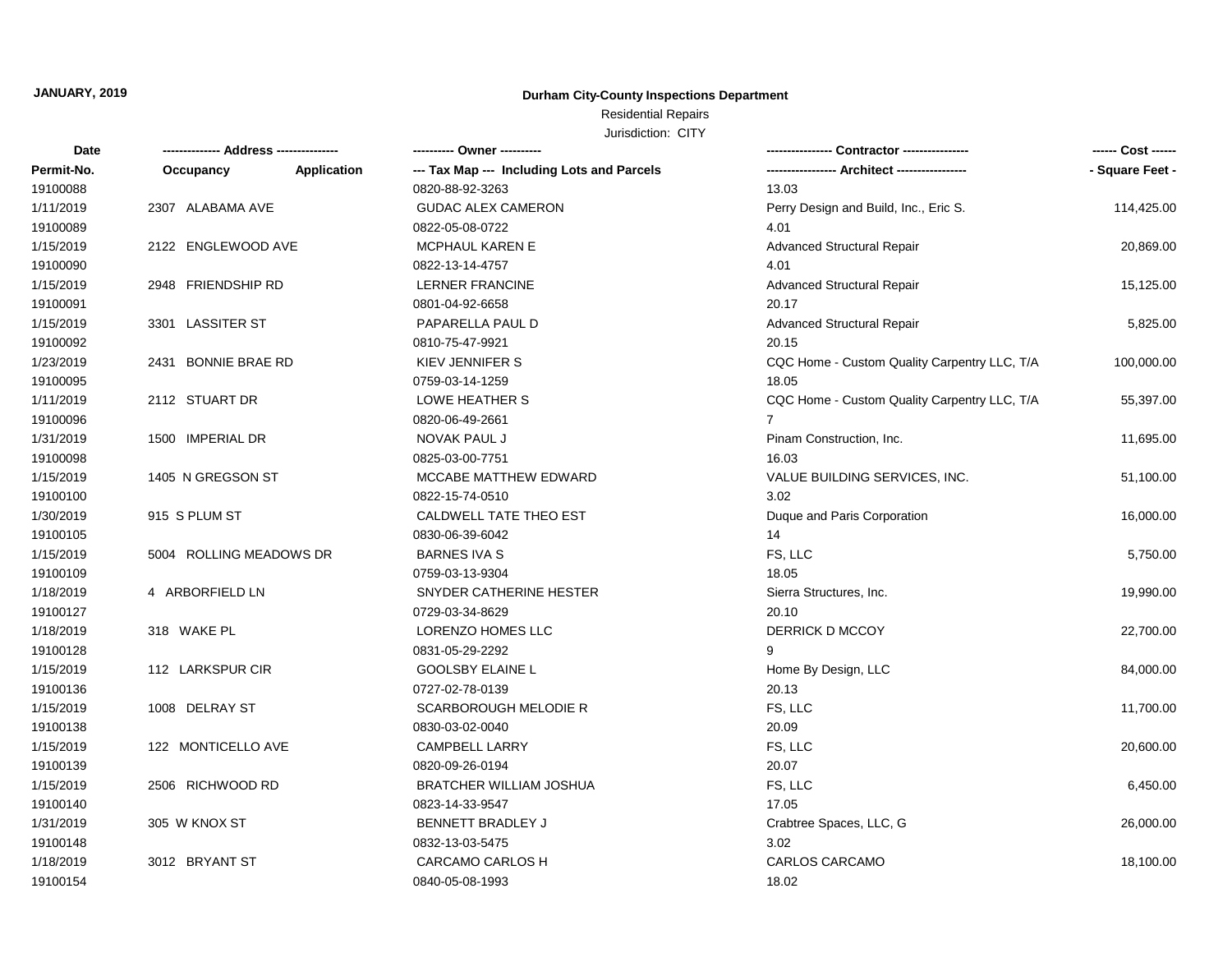### **Durham City-County Inspections Department**

## Residential Repairs

| <b>Date</b> | ------------- Address -------------- | ---------- Owner ----------                |                                         | ------ Cost ------ |
|-------------|--------------------------------------|--------------------------------------------|-----------------------------------------|--------------------|
| Permit-No.  | Application<br>Occupancy             | --- Tax Map --- Including Lots and Parcels |                                         | - Square Feet -    |
| 1/15/2019   | 112 LARKSPUR CIR                     | <b>GOOLSBY ELAINE L</b>                    | Advanced Structural Repair              | 10,825.00          |
| 19100156    |                                      | 0727-02-78-0139                            | 20.13                                   |                    |
| 1/30/2019   | 707 DREW ST                          | <b>KNOWLES BEN L</b>                       | Calla Construction LLC                  | 1,000.00           |
| 19100159    |                                      | 0831-06-39-5306                            | 9                                       |                    |
| 1/15/2019   | 303 ACADEMIA CT                      | CHUTKAN HALIMA J                           | FS, LLC                                 | 6,500.00           |
| 19100161    |                                      | 0717-02-57-9764                            | 20.12                                   |                    |
| 1/15/2019   | 5318 LACY RD                         | DULEBOHN NANCY A                           | FS, LLC                                 | 5,750.00           |
| 19100162    |                                      | 0729-04-71-0860                            | 20.10                                   |                    |
| 1/14/2019   | 5608 FRENCHMANS CREEK DR             | <b>HILL ANDREW</b>                         | FS, LLC                                 | 5,100.00           |
| 19100163    |                                      | 0727-02-96-2956                            | 20.13                                   |                    |
| 1/25/2019   | 4211 SWARTHMORE RD                   | <b>WHITING HOLT</b>                        | DiRienzo Builders, LLC                  | 43,480.00          |
| 19100190    |                                      | 0709-04-94-8261                            | 20.18                                   |                    |
| 1/30/2019   | 114 MONTICELLO AVE                   | <b>JACOBS NICOLE M</b>                     | Rawlings Contracting LLC                | 20,000.00          |
| 19100198    |                                      | 0820-09-16-6247                            | 20.07                                   |                    |
| 1/18/2019   | 1301 CRIMSON CREEK DR                | <b>KENT TROY JR</b>                        | JES TARHEEL, LLC                        | 20,928.00          |
| 19100202    |                                      | 0728-02-78-6149                            | 20.14                                   |                    |
| 1/18/2019   | 4719 ROLLINGWOOD DR                  | <b>BUDZINSKI RANDY CHARLES</b>             | <b>GARUDA CUSTOM DECKS</b>              | 19,400.00          |
| 19100204    |                                      | 0718-02-78-7586                            | 20.11                                   |                    |
| 1/29/2019   | 500 CLARION BRIDGE WAY               | BRIER CREEK INVESTORS JV LLC               | 1st Choice Construction Management, LLC | 49,843.00          |
| 19100212    |                                      | 0758-02-59-8065                            | 20.14                                   |                    |
| 1/31/2019   | 1805 E MAIN ST                       | ABBR INIVATION LLC                         | JOHNNY L. GRIFFITH, T/A JOHLCO          | 20,000.00          |
| 19100215    |                                      | 0831-15-53-1639                            | 10.01                                   |                    |
| 1/22/2019   | 503 N DRIVER ST                      | PATTEN AARON                               | ADAM MICHAEL CONOVER                    | 49,000.00          |
| 19100220    |                                      | 0831-11-55-8439                            | 10.01                                   |                    |
| 1/25/2019   | 801 LANCASTER ST                     | <b>CHAN ALLISON</b>                        | <b>GARRETT BUILDERS LLC</b>             | 12,750.00          |
| 19100226    |                                      | 0822-19-52-4478                            | 3.01                                    |                    |
| 1/16/2019   | 4405 TURNBERRY CIR                   | <b>FISHER RICHARD</b>                      | SOUTHERN TRENDS HOMES, LLC.             | 11,174.95          |
| 19100228    |                                      | 0836-04-82-2663                            | 21                                      |                    |
| 1/18/2019   | 3301 LASSITER ST                     | PAPARELLA PAUL D                           | <b>Advanced Structural Repair</b>       | 5,825.00           |
| 19100236    |                                      | 0810-75-47-9921                            | 20.15                                   |                    |
| 1/22/2019   | 1208 HOLLOWAY ST                     | <b>LENZI RACHEL</b>                        | ACANTHUS CONSTRUCTION, LLC              | 54,000.00          |
| 19100246    |                                      | 0831-11-56-6880                            | 10.01                                   |                    |
| 1/31/2019   | 1722 ALFRED ST                       | PALM AVENUE HIALEAH TRUST                  | Reardon Renovations iNC.                | 13,750.00          |
| 19100247    |                                      | 0830-03-00-3379                            | 20.10                                   |                    |
| 1/23/2019   | 1020 W TRINITY AVE                   | TUFTS CLARE JACKSON                        | ACANTHUS CONSTRUCTION, LLC              | 24,700.00          |
| 19100248    |                                      | 0822-19-61-6054                            | 3.02                                    |                    |
| 1/24/2019   | 410 E GEER ST                        | TND CAPITAL MANAGEMENT LLC                 | <b>RJ Wolf Building</b>                 | 1,000.00           |